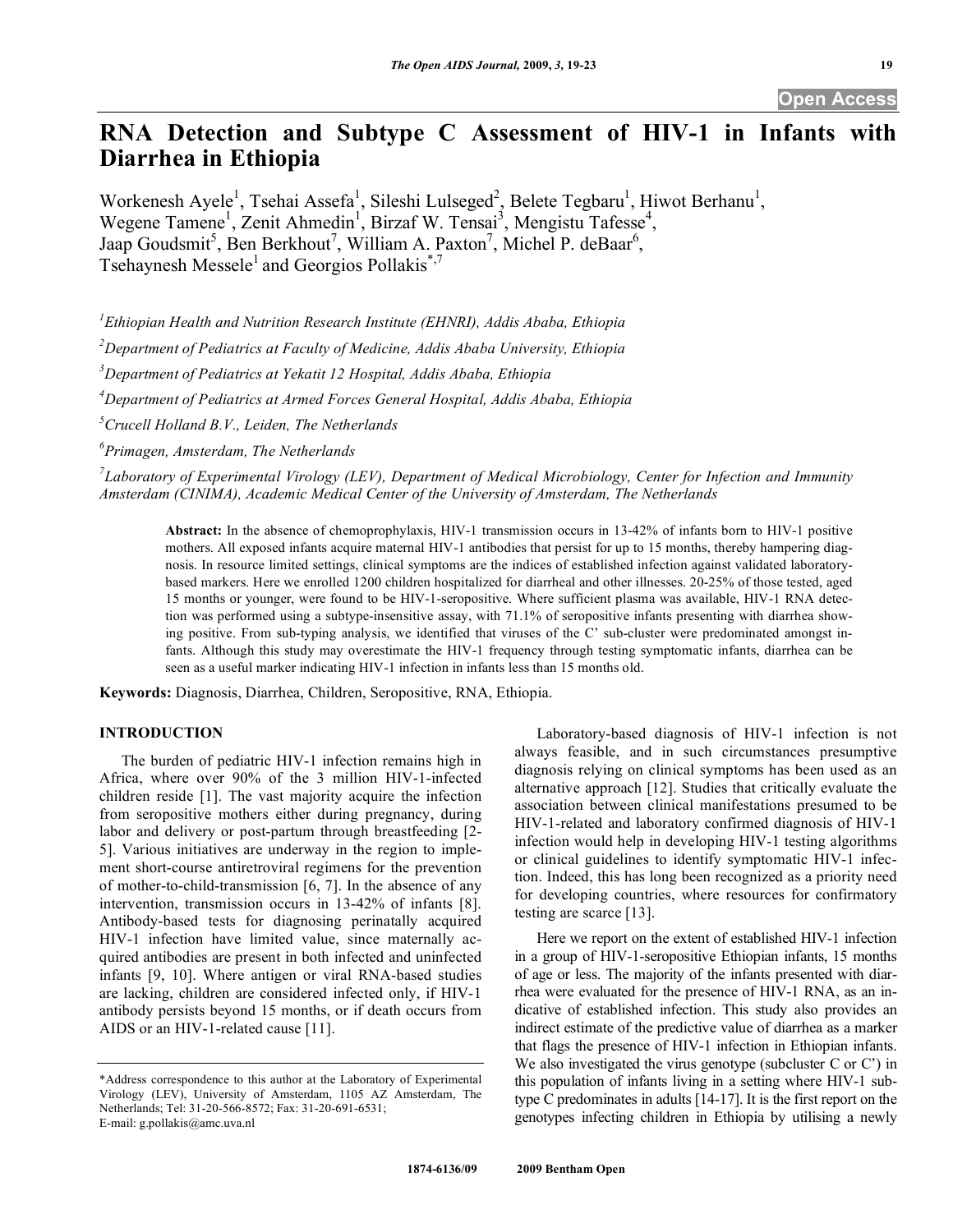developed molecular tool to discriminate between HIV-1 subclusters C and C', co-circulating in the country.

#### **MATERIALS & METHODS**

# **Selection of Subjects**

 The samples for this study were drawn from a project originally designed to investigate the etiological agents of childhood diarrhea in Addis Ababa, Ethiopia. This was a cross-sectional study which involved children under 5 years of age who had acute or chronic diarrhea seen at 3 hospitals in Addis Ababa (Tikur Anbessa Referral and Teaching Hospital, Yekatit 12 Hospital and Armed Forces General Hospital), during April 2000 - September 2001. Children presenting to the hospitals with complaints other than diarrhea were included as nondiarrheal controls.

# **Ethical Approval**

 The study was approved by the Research and Ethical Clearance Committee of the Ethiopian Health and Nutrition Research Institute, and the National Ethical Clearance Committee at the Ethiopian Science and Technology Commission.

#### **Serology**

 Within the scope of the original study, plasma from the children was screened for antibodies to HIV-1/HIV-1-2 (Vironostika HIV-1, Uni-Form II plus O, bioMérieux, Boxtel, The Netherlands), and positive results were confirmed by using Western Blot (HIV-1 Blot 2.2, Genelabs Diagnostics, Singapore).

## **HIV-1 RNA Testing**

 A subset of HIV-1-seropositive children, aged 15 months and under with diarrhea, were selected for HIV-1 RNA screening using the LTR-based NASBA assay (Primagen, The Netherlands), performed according to the manufacturer's instructions, and previously shown to have a demonstrated capacity to detect a range of HIV-1 subtypes efficiently [18]. In addition plasma from seropositive children above the age of 24 months was screened for HIV-1 RNA as a positive control for the assay (N=5), as well as plasma from age-matched (15 months or younger) seronegative infants, serving as negative controls  $(N=5)$ .

# **Envelope V3-loop Genotyping**

 HIV-1 RNA available was utilized in the env-based NASBAmolecular beacon assay for the genotype determination described elsewhere [19].

# **Statistical Analyses**

 Statistical analyses were performed, using the STATA computer package (Stata Statistical Software, Stata Corporation, College Station, Texas, USA). Analyses were performed using the Wilcoxon rank-sum test.

# **RESULTS**

#### **Serology**

 Eight hundred and nine children presented with diarrhea and 395 non-diarrheal controls were included in this study. A total of 540 children with diarrhea and 269 non-diarrheal children were tested for the presence of HIV-1 antibodies. A total of 116 (14.3%) children were HIV-1-seropositive, with a median age of 24 months (IQR 12-42), 103 and 13 amongst the diarrheal and non- diarrheal groups, respectively. The difference in HIV-1-seropositivity between the diarrheal and non-diarrheal group (19.1% versus 4.8%) was highly significant ( $p<0.001$ ).

 The age breakdown and percent HIV-1-seropositive per group are presented (Fig. **1**). In the diarrheal group, HIV-1 seropositivity was highest (24.5%) in the youngest age category of 0-7 months and there was an overall declining trend in seropositivity with increase in age  $(p<0.001)$ . In the non-diarrheal controls, the median age was 42 months (IQR 26-51). In the non-diarrheal seropositivity was highest (9.7%) among the children in the age bracket 32-39 months with no significant trend of declining prevalence with age (p=0.54), possibly due to the low numbers of seropositive children in this group.



**Fig. (1).** HIV-1 antibody prevalence amongst the study participants in both the diarrheal (n=540) and non-diarrheal groups (n=269). All children were 5 years old or under and were divided in six subgroups according to their age. The arrow indicates the marked initial decline of antibody positivity due to the acquisition of maternal anti-HIV antibodies.

## **Detection of HIV-1 RNA, Using the LTR-based NASBA Assay**

 Amongst the 60 infants aged 15 months or less for the diarrhea group that were HIV-1-seropositive, plasma for HIV-1 RNA testing was available from only 38. Out of these, 27  $(71.1\%)$  tested positive for HIV-1 RNA. 11 out of 18 (61.1%) were in the age group of 0-7 months and 16 out of 20 infants (80%) were in the age group of 8-15 months (Fig. **2**). In the agematched non-diarrheal control group, only 1 HIV-1-seropositive child was identified; this infant tested positive for HIV-1 RNA as well. HIV-1 RNA was detected in the plasma of all children older than 24 months that were seropositive but in none of the seronegative children under 15 months of age (data not shown).

# **Envelope V3-loop Genotyping**

 The genotype of the V3 domain of the Env protein was determined utilizing a newly developed molecular beacon based NASBA assay, and the 27 diarrheal infants positive for both HIV-1 antibody and RNA were genotyped. Twentytwo could be unambiguously genotyped as subcluster C or C'. Genotype could not be determined for 5 children by the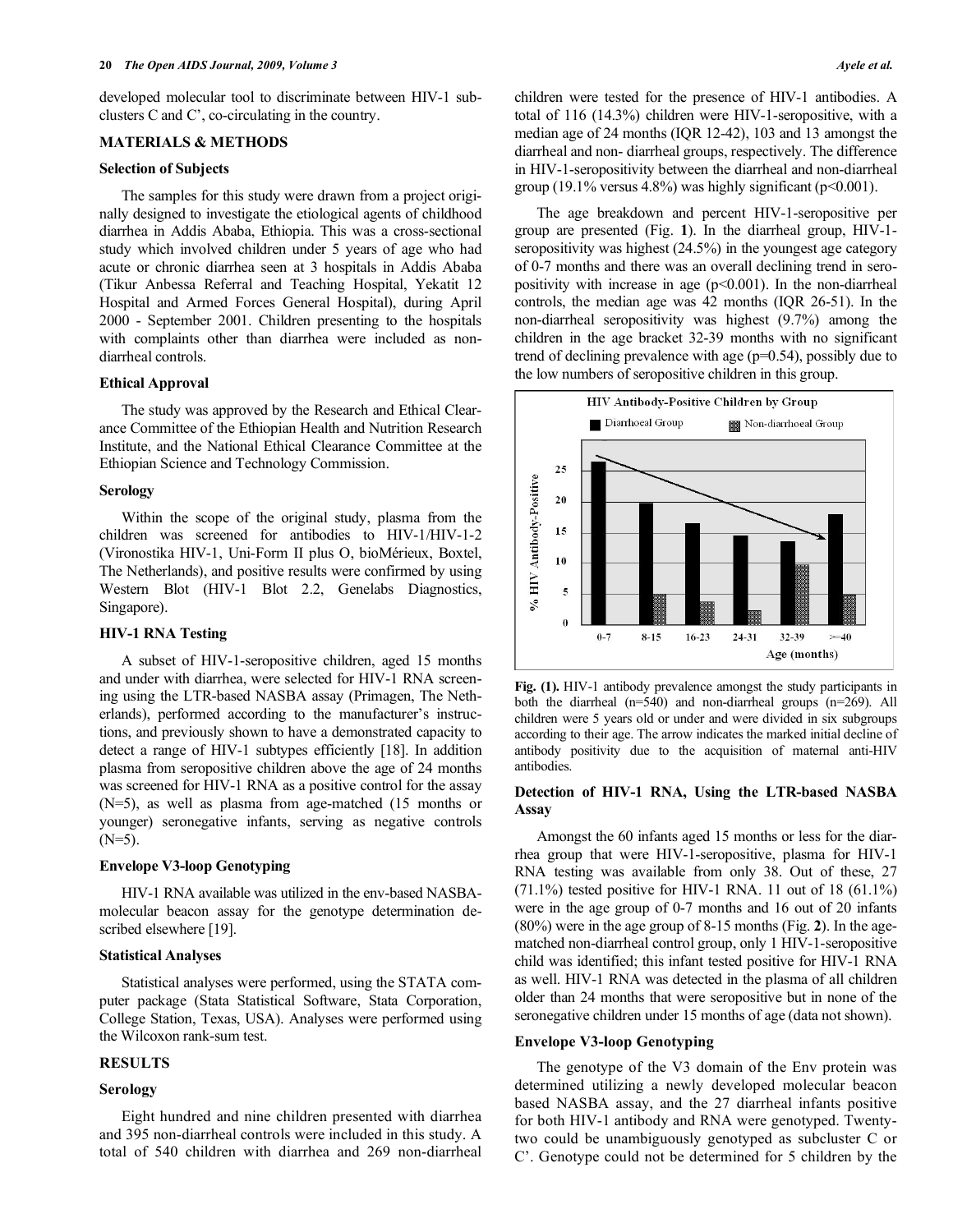beacon assay, despite the presence of substantial viral load in plasma of the infants. Two of the five samples could be genotyped as cluster C' by sequencing the C2V3 region of the envelope region. Three of the infants could not be genotyped using either the beacon assay or sequencing. In total nine (37.5%) infants that were infected with a subtype C/subcluster C virus and 15 (62.5%) with a subtype C/subcluster C' virus corroborated adult epidemiological data from both the capital Addis Ababa and the rest of the country [20]. This indicates that transmission rates for the genotypes C and C' are similar for horizontal and mother to child transmission of HIV-1.



**Fig (2).** Frequency of detectable HIV-1 RNA in seropositive children with diarrhea needed nosocomial care of 15 months old or younger. The study subjects were divided in two subgroups according to their age.

# **Characteristics of HIV-1 RNA-Positive Infants with Diarrhea**

 Twenty-seven of 38 HIV-1 seropositive infants (71.1%) of age 15 months or less were positive for HIV-1 RNA and we summarize the results in Table **1**. Overall median age was 8 months [IQR 5-12]. Fifteen of the infants were male and 12 were female, with no significant difference in median age by gender: 9 months [IQR 5-12] versus 8 months [IQR 4.5- 9] for males and females, respectively (p=0.54). The overall median viral load was  $5.0 \log_{10}$  copies/ml [IQR 4.2-5.6]. The median viral load was slightly higher for females but the difference was not significant  $(4.6 \text{ log}_{10} \text{ copies/ml}$  and  $5.2$ log<sub>10</sub> copies/ml for males and females respectively, p=0.150). The median age of C and C'-infected infants was similar (8 months for both subclusters,  $p=0.509$ ).

 Viral load was significantly higher in the younger age category (0-7 months) as compared to the 8-15 months group (5.6  $log_{10}$  copies/ml [IQR 5.1-6.5] versus 4.4  $log_{10}$  copies/ml [IQR 4.0-5.0], respectively, p=0.020). When genotype was additionally considered in the analysis, a similar significantly higher difference in viral load was observed in the younger infants (5.2  $log_{10}$  copies/ml and 4.3  $log_{10}$  copies/ml for subcluster C,  $p=0.028$ , but not for subcluster C': 5.6  $log_{10}$  copies/ml and 4.95  $log_{10}$  copies/ml, p=0.066). However, within age-matched groupings, there was no difference in viral load between the subclusters (5.2  $log_{10}$  copies/ml and 5.6  $log_{10}$  copies/ml for C and C' respectively, in the 0-7 months age group, p=0.142).

In the 8-15 months age category, viral load was  $4.3 \log_{10}$ copies/ml and  $5.0 \log_{10}$  copies/ml for C and C' respectively,(p=0.391). No significant difference in median viral load was found when comparing different age categories within genders  $(5.4 \text{ log}_{10} \text{ copies/ml}$  and  $4.3 \text{ log}_{10} \text{ copies/ml}$ for males in the age categories 0-7 months and 8-15 months respectively,  $p=0.126$ ). For females viral load was 5.6  $log_{10}$ copies/ml and  $5.0 \log_{10}$  copies/ml in the two age groups, p=0.123). Similarly no difference was observed in viral load between the genders compared within the same age categories ( $p=0.465$  for the 0-7 months group, and  $p=0.244$  for the age group 8-15 months). Again it should be noted that small sample sizes of the groups may obscure the identification of statistical differences between parameters tested.

### **DISCUSSION**

 HIV-1 disease has emerged as the most important cause of morbidity and mortality in children under 5 years of age in many African countries and reversed the improvements in under-five mortality rates achieved in preceding decades [21]. The diagnosis of pediatric HIV-1 infection initially relied on the detection of viral DNA in peripheral blood mononuclear cells using the polymerase chain reaction or virus co-culture techniques [22, 23]. Assays to detect HIV-1 RNA were subsequently developed that helped to characterize HIV-1 infection in children [24, 25], and also served as valuable predictors of disease outcome [26].

 Diarrhea as a clinical manifestation of underlying HIV-1 infection in children is well recognized [27-29]. In Africa, diarrhea has been recognized as an important medical complication of HIV-1 infection [30, 31]. Indeed a high proportion (71.1%) of the HIV-1-seropositive infants with diarrhea in our study had detectable HIV-1 RNA in their plasma, indicating established HIV-1 infection. Our results suggest that diarrhea is a major clinical manifestation in HIV-1-infected children in Ethiopia, an observation which concurs with previously reported findings [32-34], although none of these studies utilized HIV-1 RNA detection methods to diagnose infection. Earlier studies did not focus particularly on young infants under 15 months of age, where HIV-1 antibody positivity is not conclusive evidence of an established infection. Taking all children in the study into consideration, there were nearly three times as many seropositive children in the group with diarrhea than in the non-diarrheal group (19.1% versus 4.8%). This finding provides an indirect clue that the presence of diarrhea is a major warning symptom to signal established HIV-1 infection in Ethiopian infants. Thus, where laboratory diagnosis of HIV-1 is not feasible or is limited to antibody detection assays alone, the presence of diarrhea in infants below the age of 15 months may serve as a good proxy indicator of established pediatric HIV-1 infection in Ethiopia.

 The source of HIV-1 infection in our series of infants cannot be stated with certainty, although from the age group involved, it can be reasonably assumed that a significant proportion of the infections would have been transmitted from HIV-1 seropositive mothers. Vertical or mother-to-child-transmission has previously been documented to be responsible for 80-90% of HIV-1 infections seen in young children [35], with levels of maternal HIV-1 RNA as an important risk factor [36, 37]. HIV-1 seroprevalence estimates in pregnant Ethiopian women at-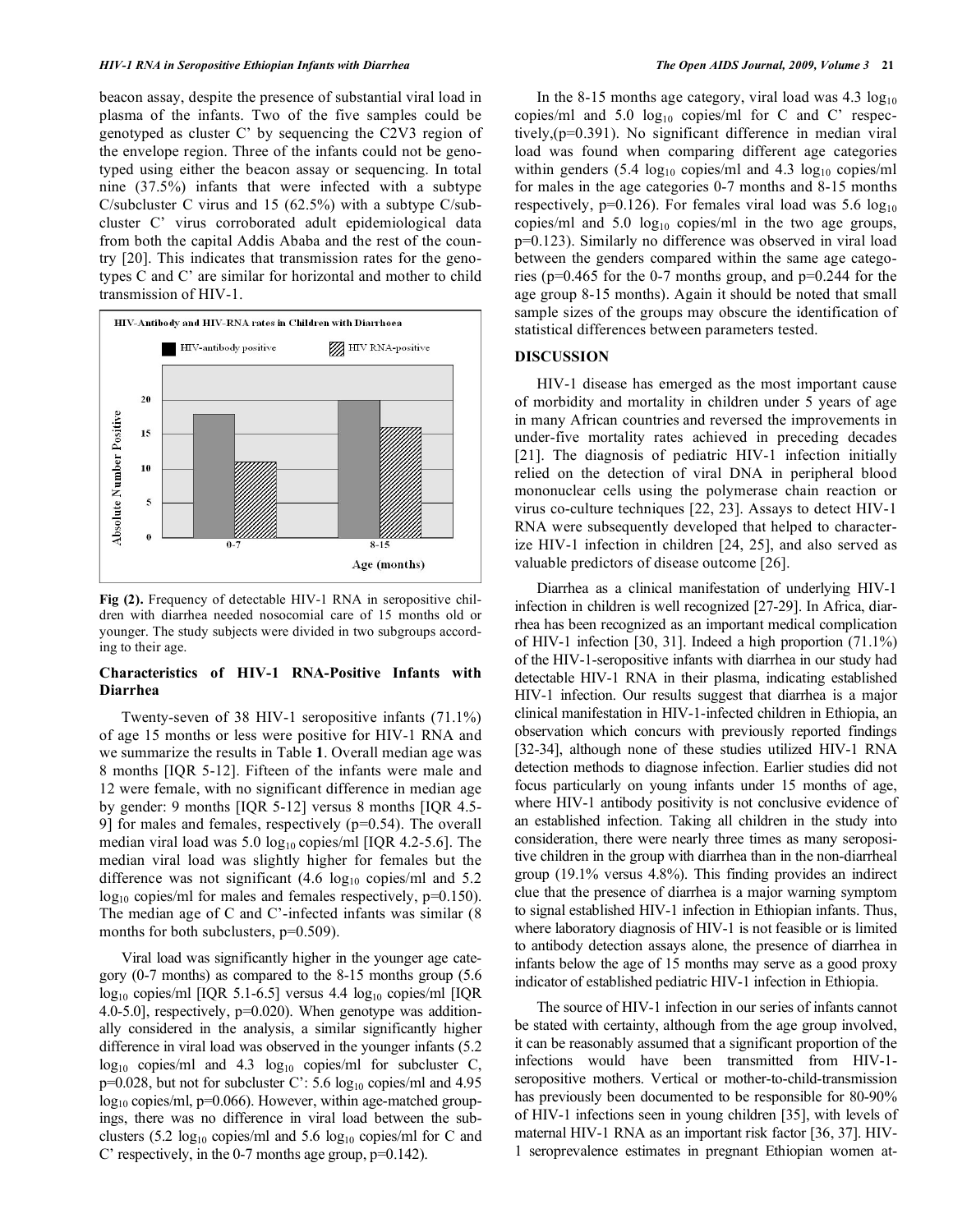|                                                                        | Male $(N=15)$          | Female $(N=12)$          | p-value |
|------------------------------------------------------------------------|------------------------|--------------------------|---------|
| Median Age by Gender (months) $(N=27)$                                 | $9[5-12]$              | $8[4.5-9]$               | 0.540   |
| Median Viral Load by Gender (log10 copies/ml) (N=27)                   | $4.6$ [3.7-5.6]        | $5.2$ [4.6-6.0]          | 0.150   |
|                                                                        | $C(N=9)$               | $C'(N=15)$               |         |
| Median Age by Genotype (months) $(N=24)$                               | $8[4-12]$              | $8[6-10]$                | 0.509   |
| Median Viral Load by Genotype (log10 copies/ml) (N=24)                 | $4.6$ [4.3-5.1]        | 5.2 [4.2-5.8]            | 0.270   |
| Median Viral Load by Age Category (log <sub>10</sub> copies/ml) (N=27) | 0-7 months             | $8-15$ months            |         |
|                                                                        | $5.6$ [5.1-6.5] (N=11) | 4.4 [4.0-5.0] ( $N=16$ ) | 0.020   |
| Median Viral Load by Age Category & Genotype ( $log copies_{10}/ml$ )  | $\mathsf{C}$           | $C^{\prime}$             |         |
| $0-7$ months                                                           | $5.2[4.9-5.6]$ (N=4)   | 5.6 [5.6-6.5] (N=5)      | 0.142   |
| 8-15 months                                                            | $4.3[4.3-4.5]$ (N=5)   | $5.0$ [4.1-5.6] (N=10)   | 0.391   |
| Median Viral Load by Gender & Age Category ( $log copies_{10}/ml$ )    | 0-7 months             | 8-15 months              |         |
| Male                                                                   | $5.4[4.6-5.9]$ (N=6)   | 4.3 $[3.7-4.9]$ (N=9)    | 0.126   |
| Female                                                                 | $5.6[5.3-6.5]$ (N=5)   | $5.0$ [4.1-5.6] (N=7)    | 0.123   |

tending antenatal clinics in the capital city Addis Ababa were 15.6% in 2001 [38]. We would expect a similar level of seropositivity in our study which was conducted within approximately the same time frame. However, blood samples were not available from any of the mothers in our study and therefore, their HIV-1 serostatus could not be investigated.

 Our study was cross-sectional, limiting us from making broader inferences about the trend of HIV-1-antibody seropositivity over time for a group of 116 seropositive children aged 0- 5 years. However, the fact that HIV-1 seroprevalence was highest in the youngest infants and also the declining trend with increasing age, suggests that a substantial fraction of the early seropositivity represents maternally acquired antibodies and not true infection. Alternatively, the fewer numbers of seropositive children in the older age groups could also be a reflection of mortality, since many infected children die at an early age, leaving fewer children in the higher age groups. Mostly infected children develop AIDS and die within the first two years and few survive past the age of 5 years [38]. In our study, of those children infected but surviving beyond the first year of life there was a progressive decline in antibody positivity past the age of 2 years, which was followed again by a slight increase in the 32- 39 months age category.

 Envelope genotype analysis of the HIV-1 RNA-positive samples using molecular beacons was performed. Most samples were observed to have subcluster C' sequences which currently predominate in Ethiopia. The proportion of C and C' isolates was 37.5% and 62.5% respectively, consistent with sequence data from studies among adult Ethiopians, which show a trend of increasing prevalence for subcluster C' over time. Infants infected with subcluster C' had higher mean viral loads as compared to subcluster C-infected ones, although this difference is not statistically significant. There was a significant difference in viral load only when comparing the different age categories, being higher in the younger age group. The median ages of C and C'-infected infants were similar, so the higher viral load observed in the C'-infected group was not a function of younger age in this group of children. However, from the studies in HIV-1-seropositive adults being followed longitudinally in Ethiopia, there is an indication of significantly higher viral loads in C' infected individuals as compared to subcluster C-infected persons who are at a similar stage of infection (manuscript in preparation). The lack of similar finding in the present study may reflect the small sample size.

 In summary, the findings reported in this study support the initial hypothesis that diagnosis of diarrhea can be a major clinical symptom of underlying HIV-1 infection in young children. Our study used HIV-1 diagnosis based on the detection of HIV-1 RNA in the infants' samples, rather than antibody-based assays that are of limited value for children under the age of 15 months. On the other hand, the choice of subjects in our study (hospital-based with diarrhea) may introduce a significant bias due to the selection of an already symptomatic group, risking an overestimation of the extent of established HIV-1 infection in seropositive children in general.

# **ACKNOWLEDGEMENTS**

 Samples for this study were collected through the Childhood Diarrheal Diseases Project of the Ethiopian Health & Nutrition Research Institute (EHNRI) Addis Ababa Ethiopia, in collaboration with hospitals in Addis Ababa. Funding for the project was obtained through an in-house grant (EHNRI 9/99). The authors would like to thank all investigators at EHNRI and the other institutions who were involved in the original project de